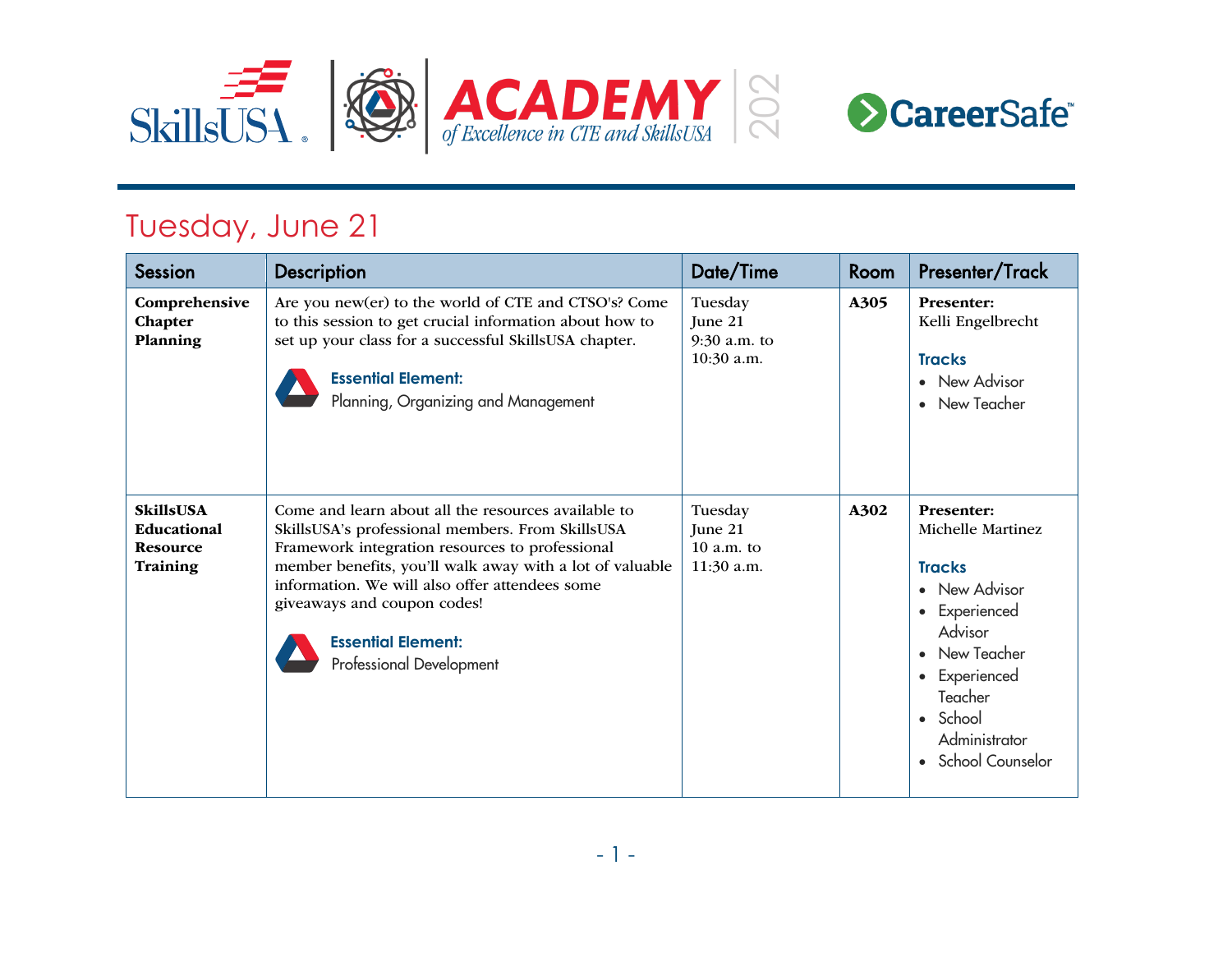



| The Mind's<br>Design: Simple,<br>Science-based<br><b>Strategies for</b><br>Optimal<br>Learning | Let's create conditions where learners can thrive.<br>Strategies will be shared to train attention and focus,<br>maximize engagement, build consistency with habits<br>and manage stress to create resiliency. We will focus on<br>employing the latest cognitive neuroscience and positive<br>psychology findings to create optimal learning<br>conditions. You'll leave with actionable knowledge and<br>strategies to build engagement and achievement that can<br>be immediately applied to the classroom.<br><b>Career Cluster:</b><br><b>Education and Training</b> | Tuesday<br>June 21<br>$10 a.m.$ to<br>11:30 a.m.  | A311 | <b>Presenter:</b><br><b>Ellen Beattie</b><br><b>Tracks</b><br>• New Advisor<br>• Experienced<br>Advisor<br>• New Teacher<br>• Experienced<br>Teacher<br>$\bullet$ School<br>Administrator<br>• School Counselor |
|------------------------------------------------------------------------------------------------|---------------------------------------------------------------------------------------------------------------------------------------------------------------------------------------------------------------------------------------------------------------------------------------------------------------------------------------------------------------------------------------------------------------------------------------------------------------------------------------------------------------------------------------------------------------------------|---------------------------------------------------|------|-----------------------------------------------------------------------------------------------------------------------------------------------------------------------------------------------------------------|
| Parliamentary<br>Procedure                                                                     | What is parliamentary procedure? How does it work and<br>why is it used in meetings? Should I be teaching it in my<br>CTE courses? If you have these questions, this engaging<br>and interactive workshop is for you. Participants will<br>experience the basic motions of parliamentary law and<br>how to productively engage in an organization's<br>business session. Each participant will also receive a<br>Parliamentary Procedure unit of instruction and<br>instructional strategy ideas.<br><b>Essential Element:</b><br>Leadership                              | Tuesday<br>June 21<br>10:30 a.m. to<br>11:45 a.m. | A301 | Presenter:<br><b>Brad Dodson</b><br><b>Tracks</b><br>• New Advisor<br>• Experienced<br>Advisor<br>• New Teacher<br>• Experienced<br>Teacher<br>• School<br>Administrator<br>School Counselor                    |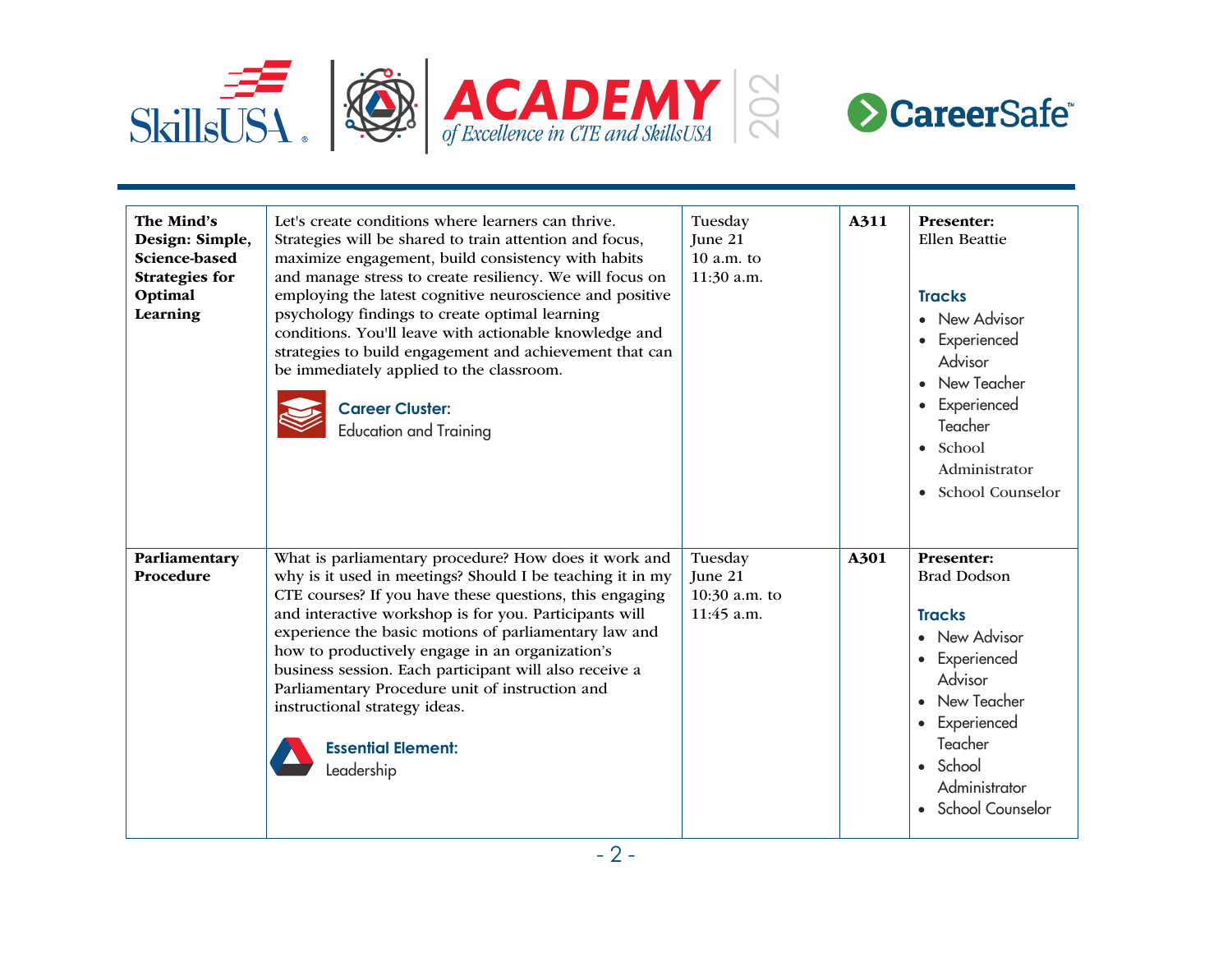



| Comprehensive<br>Chapter<br>Management                                     | Are you new(er) to being a SkillsUSA advisor? Come and<br>walk through the necessary steps to successfully advise<br>student leaders and run a successful SkillsUSA chapter.<br><b>Essential Element:</b><br>Planning, Organizing and Management                                                                                                                                                                | Tuesday<br>June 21<br>$10:45$ a.m. to<br>12:15 p.m. | A305 | <b>Presenter:</b><br>Kelli Engelbrecht<br><b>Tracks</b><br>• New Advisor<br>New Teacher                                                                                                  |
|----------------------------------------------------------------------------|-----------------------------------------------------------------------------------------------------------------------------------------------------------------------------------------------------------------------------------------------------------------------------------------------------------------------------------------------------------------------------------------------------------------|-----------------------------------------------------|------|------------------------------------------------------------------------------------------------------------------------------------------------------------------------------------------|
| <b>How to Best</b><br><b>Serve Special</b><br>Populations in<br><b>CTE</b> | Brainstorm and learn about how to best accommodate<br>non-traditional students in a CTE classroom. From<br>English language learners to students with disabilities or<br>harsh life circumstances, we will share experiences and<br>strategize on how to make the classroom a place where<br>everyone is on their best path to success.<br><b>Essential Element:</b><br>Multicultural Sensitivity and Awareness | Tuesday<br>June 21<br>$11:45$ a.m. to<br>12:30 p.m. | A311 | Presenter:<br>Karolina Belen<br><b>Tracks</b><br>• New Advisor<br>• Experienced<br>Advisor<br>New Teacher<br>• Experienced<br>Teacher<br>• School<br>Administrator<br>• School Counselor |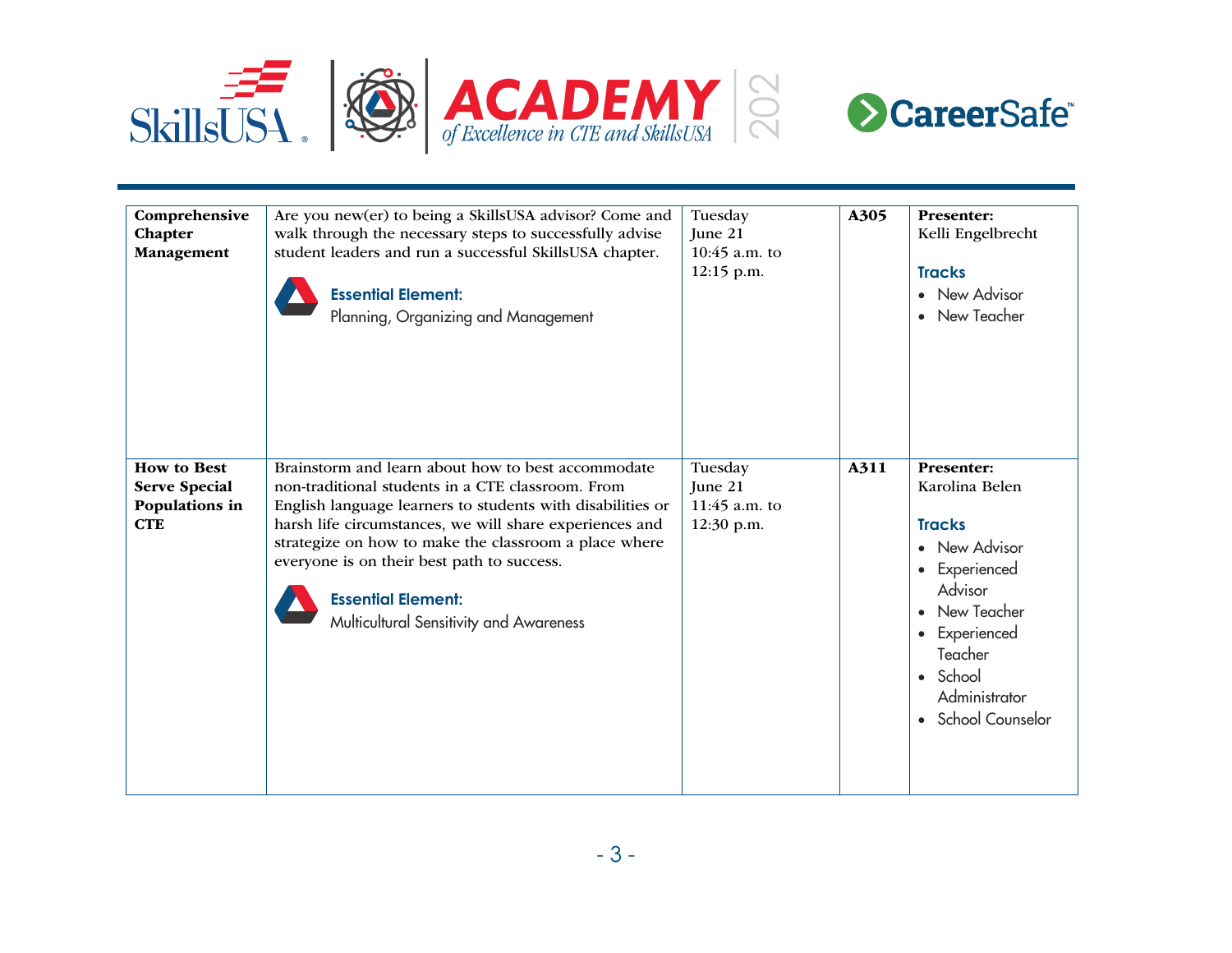



| <b>High Quality</b><br><b>CTE Program</b><br>Development<br>Part 1 and 2 | Advisors are constantly seeking ways to improve their<br>CTE program. Learn how to be intentional in your<br>strategic planning by using the ACTE High Quality<br>Framework. Part 1 is taking a self-assessment that will<br>assist you in creating program goals for the coming year.<br>Part 2 helps you create strategies for sharing your plans<br>with administration and other stakeholders.<br><b>Essential Element:</b><br>Planning, Organizing and Management | Tuesday<br>June 21<br>$1:30$ p.m. to<br>4 p.m. | A311 | <b>Presenter:</b><br>Michelle Martinez<br><b>Tracks</b><br>• New Advisor<br>• Experienced<br>Advisor<br>• New Teacher<br>• Experienced<br>Teacher<br>• School<br>Administrator<br>• School Counselor |
|--------------------------------------------------------------------------|------------------------------------------------------------------------------------------------------------------------------------------------------------------------------------------------------------------------------------------------------------------------------------------------------------------------------------------------------------------------------------------------------------------------------------------------------------------------|------------------------------------------------|------|------------------------------------------------------------------------------------------------------------------------------------------------------------------------------------------------------|
| <b>How to Deal</b><br>with Burnout as<br>a SkillsUSA<br><b>Advisor</b>   | Burnout is a serious issue that requires intentional,<br>realistic solutions. This course will help you to prevent<br>burnout when able and tackle the issue of when<br>necessary. We will introduce multiple techniques<br>through interactive, hands-on experiences so that you<br>can put the idea of burnout behind you and continue<br>your success as a SkillsUSA Advisor.<br><b>Essential Element:</b><br>Self-Motivation                                       | Tuesday<br>June 21<br>2 p.m. to 3 p.m.         | A301 | <b>Presenter:</b><br>Joe Chapman<br><b>Tracks</b><br>• New Advisor<br>• Experienced<br>Advisor<br>• New Teacher<br>• Experienced<br>Teacher                                                          |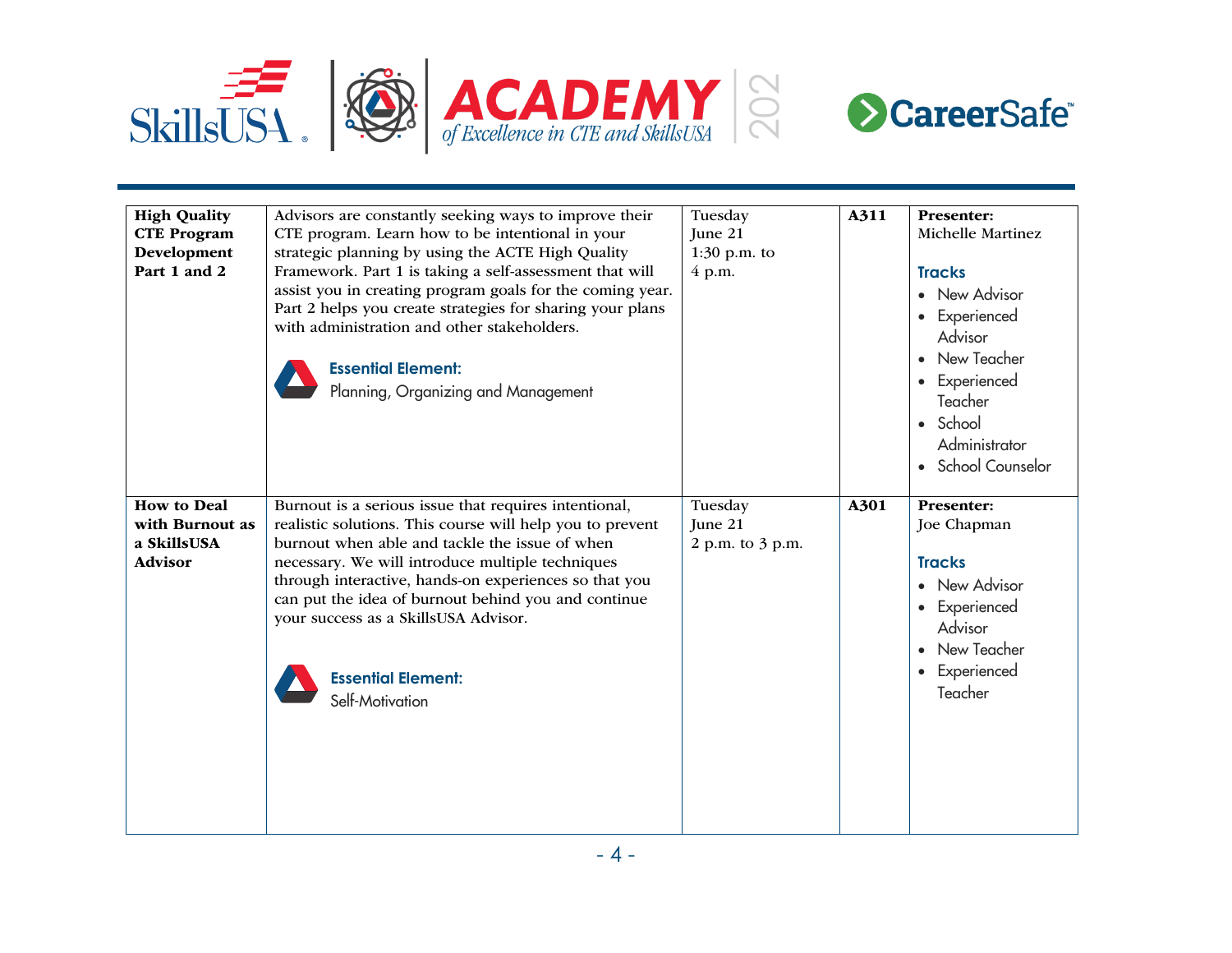



| Comprehensive<br>Chapter<br><b>Excellence</b>                  | All chapters can earn recognition through the SkillsUSA<br>Chapter Excellence Program, which recognizes student<br>achievement as it relates to the integration of the<br>SkillsUSA Framework in chapter program of work<br>activities.<br><b>Essential Element:</b><br>Planning, Organizing and Management | Tuesday<br>June 21<br>2 p.m. to 3:30 p.m.         | A305 | <b>Presenter:</b><br>Kelli Engelbrecht<br><b>Tracks</b><br>• New Advisor<br>New Teacher                                                                                                |
|----------------------------------------------------------------|-------------------------------------------------------------------------------------------------------------------------------------------------------------------------------------------------------------------------------------------------------------------------------------------------------------|---------------------------------------------------|------|----------------------------------------------------------------------------------------------------------------------------------------------------------------------------------------|
| Transforming<br><b>Teacher</b><br><b>Centered</b><br>Classroom | During this session, we will explore the common areas<br>of frustration for teachers who struggle with creating a<br>learner-centered classroom. We will define methods to<br>control and create a classroom that maximizes student<br>outcomes.<br><b>Essential Element:</b><br>Professional Development   | Tuesday<br>June 21<br>2:30 p.m. to $3:30$<br>p.m. | A302 | <b>Presenter:</b><br>Karolina Belen<br><b>Tracks</b><br>• New Advisor<br>Experienced<br>$\bullet$<br>Advisor<br>New Teacher<br>Experienced<br>$\bullet$<br>Teacher<br>School Counselor |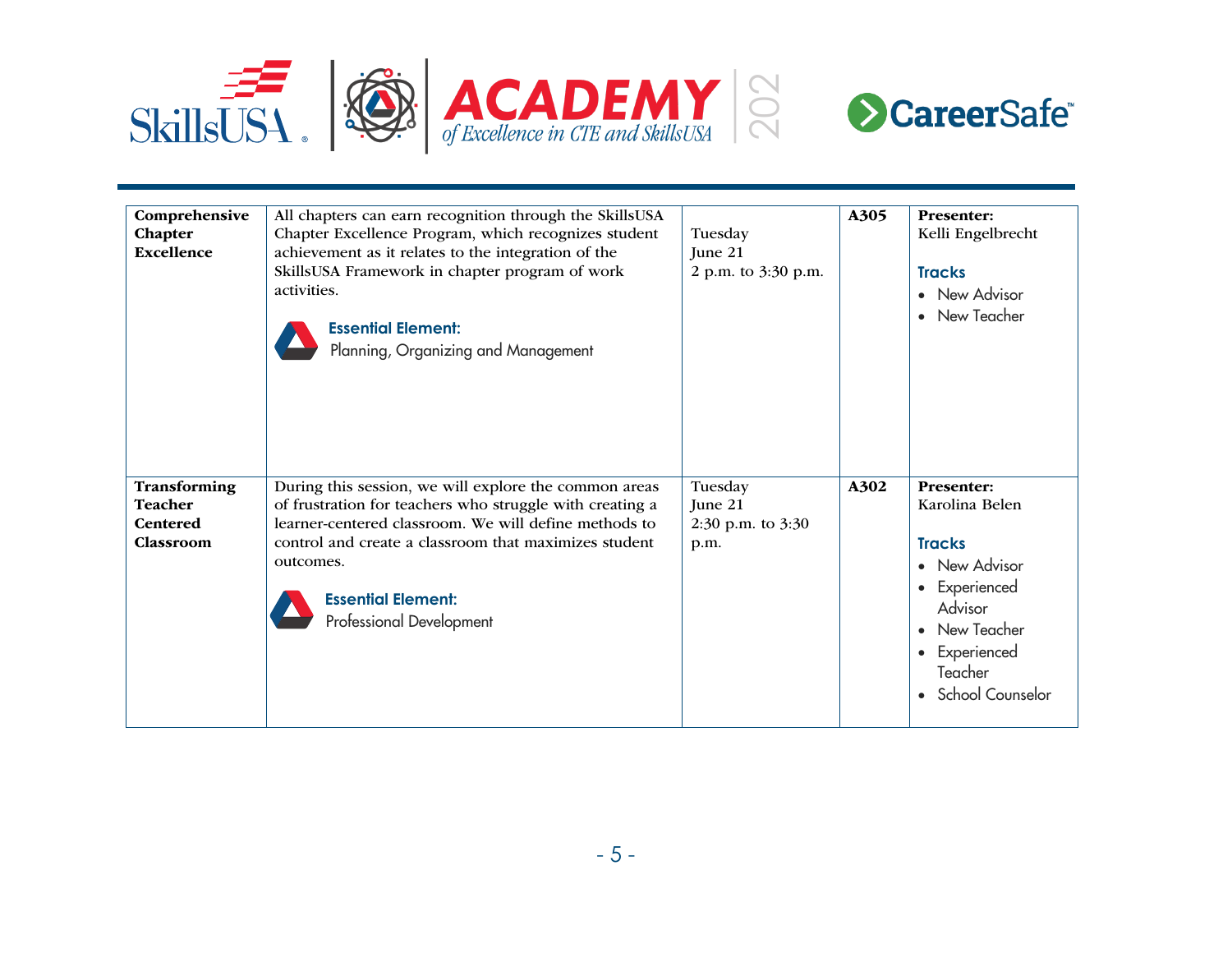

## Wednesday, June 22

| <b>Session</b>                                              | <b>Description</b>                                                                                                                                                                                                                                                                                                                                                                                                                                                                                                                                                                                                                                                                                                                     | Date/Time                                    | Room | Presenter/Track                                                                                                                                            |
|-------------------------------------------------------------|----------------------------------------------------------------------------------------------------------------------------------------------------------------------------------------------------------------------------------------------------------------------------------------------------------------------------------------------------------------------------------------------------------------------------------------------------------------------------------------------------------------------------------------------------------------------------------------------------------------------------------------------------------------------------------------------------------------------------------------|----------------------------------------------|------|------------------------------------------------------------------------------------------------------------------------------------------------------------|
| Understanding<br><b>Perkins V for</b><br>Administrators     | In this session, Sarah Heath, current State CTE Director<br>for Colorado and Advance CTE Past President, will<br>review key changes that resulted in most states when<br>Perkins was reauthorized in 2018 as well as review action<br>planning to communicate your program needs as it<br>relates to these changes. We will dive into terminology to<br>use and linkages to make as you advocate for<br>expenditures. We will review connections to the goals of<br>Perkins while honoring that it is a federal formula level<br>grant and the uniqueness of your state plans. We will<br>divide the participants into teacher and administrator<br>groups for a tailored action plan.<br><b>Essential Element:</b><br>Professionalism | Wednesday<br>June 22<br>9 a.m. to 10 a.m.    | A302 | <b>Presenter:</b><br>Sarah Heath<br><b>Tracks</b><br>New Advisor<br>Experienced<br>Advisor<br>New Teacher<br>Experienced<br>Teacher                        |
| Communicating<br>the Value of<br>Career<br><b>Readiness</b> | Educators know that career readiness impacts our<br>students' future, but how do we get our students to see<br>that workforce readiness skills are essential to their<br>success and learning them is worth investing their time?<br>During this interactive workshop, we will work on ways<br>of communicating the value of the SkillsUSA Framework<br>and discover how to motivate students to prioritize career<br>readiness.<br><b>Essential Element:</b><br>Communication                                                                                                                                                                                                                                                         | Wednesday<br>June 22<br>9:30 a.m.-10:30 a.m. | A304 | Presenter:<br>Karolina Belen<br><b>Tracks</b><br>New Advisor<br>Experienced<br>Advisor<br>New Teacher<br>Experienced<br>Teacher<br><b>School Counselor</b> |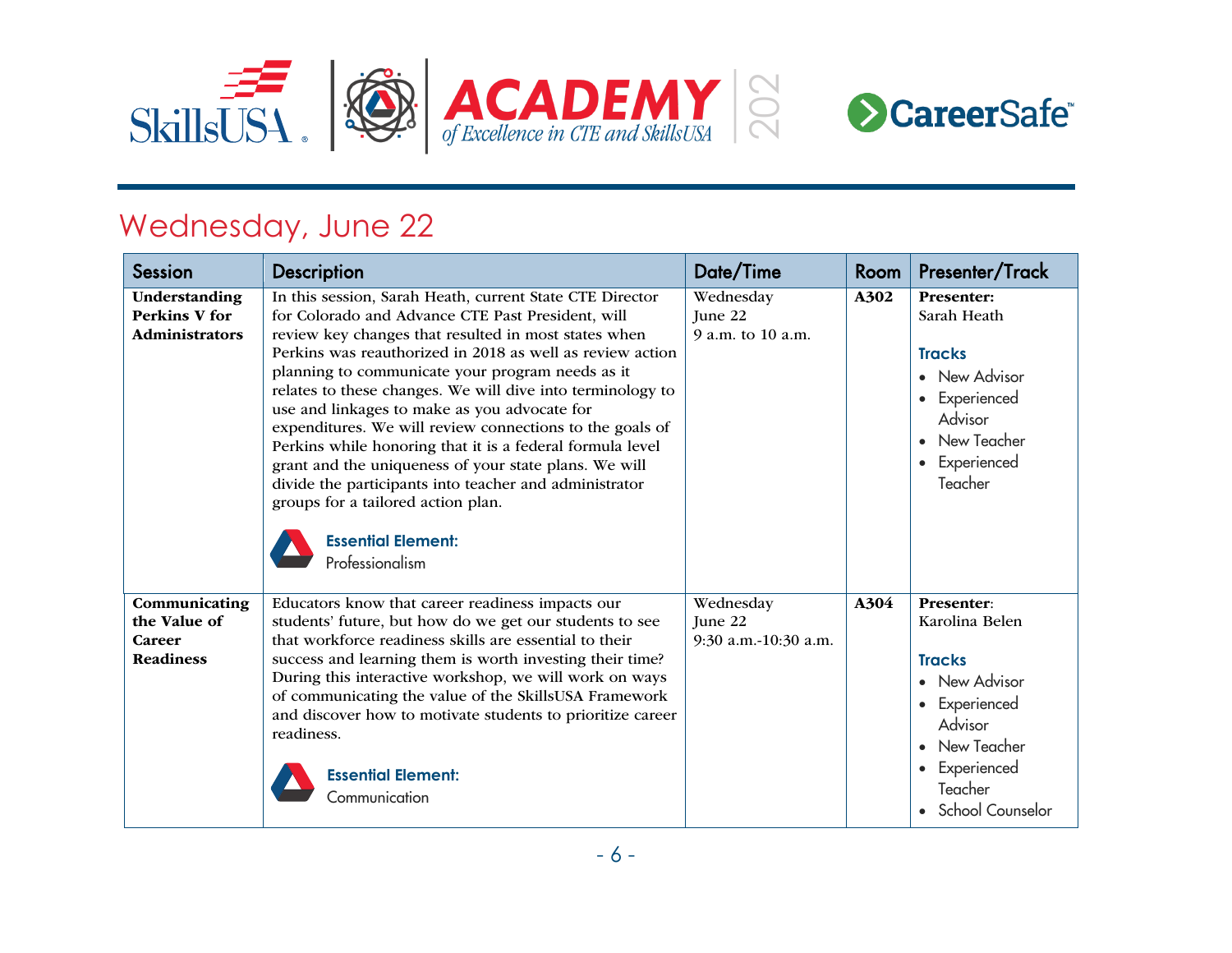



| Perks and<br>Pitfalls: Hybrid<br>and In Person<br>Learning                | During the pandemic, approaching virtual, hybrid, and in<br>person learning became the mountain to climb with no<br>one-size fits all strategy on how to continue education<br>and minimize learning delays and effectiveness. Proposed<br>solutions came from every angle with the realization that<br>the answer was large, intricate, and not easy to navigate.<br>This session will overview professional practices, perks,<br>pitfalls and benchmarks for alternating between hybrid<br>and in person learning.<br><b>Essential Element:</b><br>Adaptability/Flexibility | Wednesday<br>June 22<br>9:30 a.m.-10:30 a.m. | A311 | <b>Presenter:</b><br>Rushe Hudzinski<br><b>Tracks</b><br>• New Advisor<br>• Experienced<br>Advisor<br>• New Teacher<br>• Experienced<br>Teacher<br>• Administrator<br>• School Counselors     |
|---------------------------------------------------------------------------|-------------------------------------------------------------------------------------------------------------------------------------------------------------------------------------------------------------------------------------------------------------------------------------------------------------------------------------------------------------------------------------------------------------------------------------------------------------------------------------------------------------------------------------------------------------------------------|----------------------------------------------|------|-----------------------------------------------------------------------------------------------------------------------------------------------------------------------------------------------|
| <b>Empathy</b> and<br><b>Positive</b><br>Teacher/Student<br>Relationships | Positive teacher-student relationships are the key to a<br>thriving classroom environment. During this session,<br>educators will learn the key difference between using<br>general praise and encouraging specific feedback, how<br>using empathy encourages thinking and more<br><b>Essential Element:</b><br>Communication                                                                                                                                                                                                                                                 | Wednesday<br>June 22<br>9:30 a.m.-11 a.m.    | A301 | Presenter:<br>Decca Knight<br><b>Tracks</b><br>• New Advisor<br>• Experienced<br>Advisor<br>• New Teacher<br>• Experienced<br>Teacher<br>• School<br>Administrator<br><b>School Counselor</b> |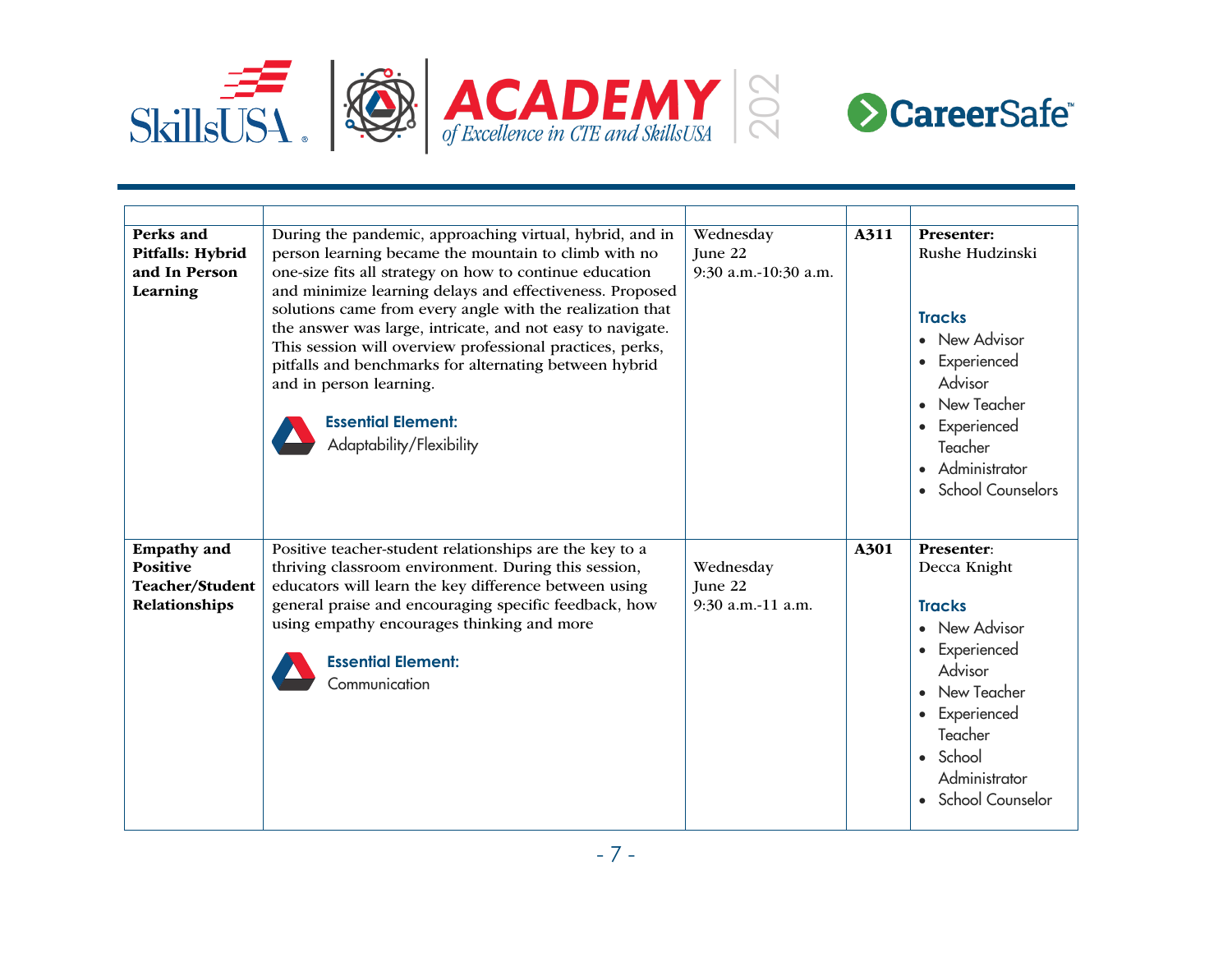



| Comprehensive<br>Chapter<br>Planning          | This session is geared to experienced advisors who will<br>learn to intentionally implement the SkillsUSA<br>Framework into your classroom, your lab, your<br>workplace and your chapter!<br><b>Essential Element:</b><br>Planning, Organizing and Management                                                                                                                                                                                          | Wednesday<br>June 22<br>$10 a.m.$ to<br>10:45 a.m.    | A305 | <b>Presenter:</b><br><b>Michelle Martinez</b><br><b>Tracks</b><br>• Experienced<br>Advisor<br>• Experienced<br>Teacher                                                                         |
|-----------------------------------------------|--------------------------------------------------------------------------------------------------------------------------------------------------------------------------------------------------------------------------------------------------------------------------------------------------------------------------------------------------------------------------------------------------------------------------------------------------------|-------------------------------------------------------|------|------------------------------------------------------------------------------------------------------------------------------------------------------------------------------------------------|
| At Work:<br><b>Difficult</b><br>Conversations | Students need to be prepared with the skills to deal with<br>difficult situations in the workplace. This resource<br>unpacks how to strategically approach difficult<br>conversations to maximize success and preserve<br>professional relationships. The session will provide best<br>practices as well as common pitfalls of difficult<br>conversations. Learn to use this resource in your<br>classroom.<br><b>Essential Element:</b><br>Work Ethic | Wednesday<br>June 22<br>10:15 a.m. to<br>$11:15$ a.m. | A302 | <b>Presenter:</b><br>Megan Flinn<br><b>Tracks</b><br>• New Advisor<br>• Experienced<br>Advisor<br>• New Teacher<br>• Experienced<br>Teacher<br>• School<br>Administrator<br>• School Counselor |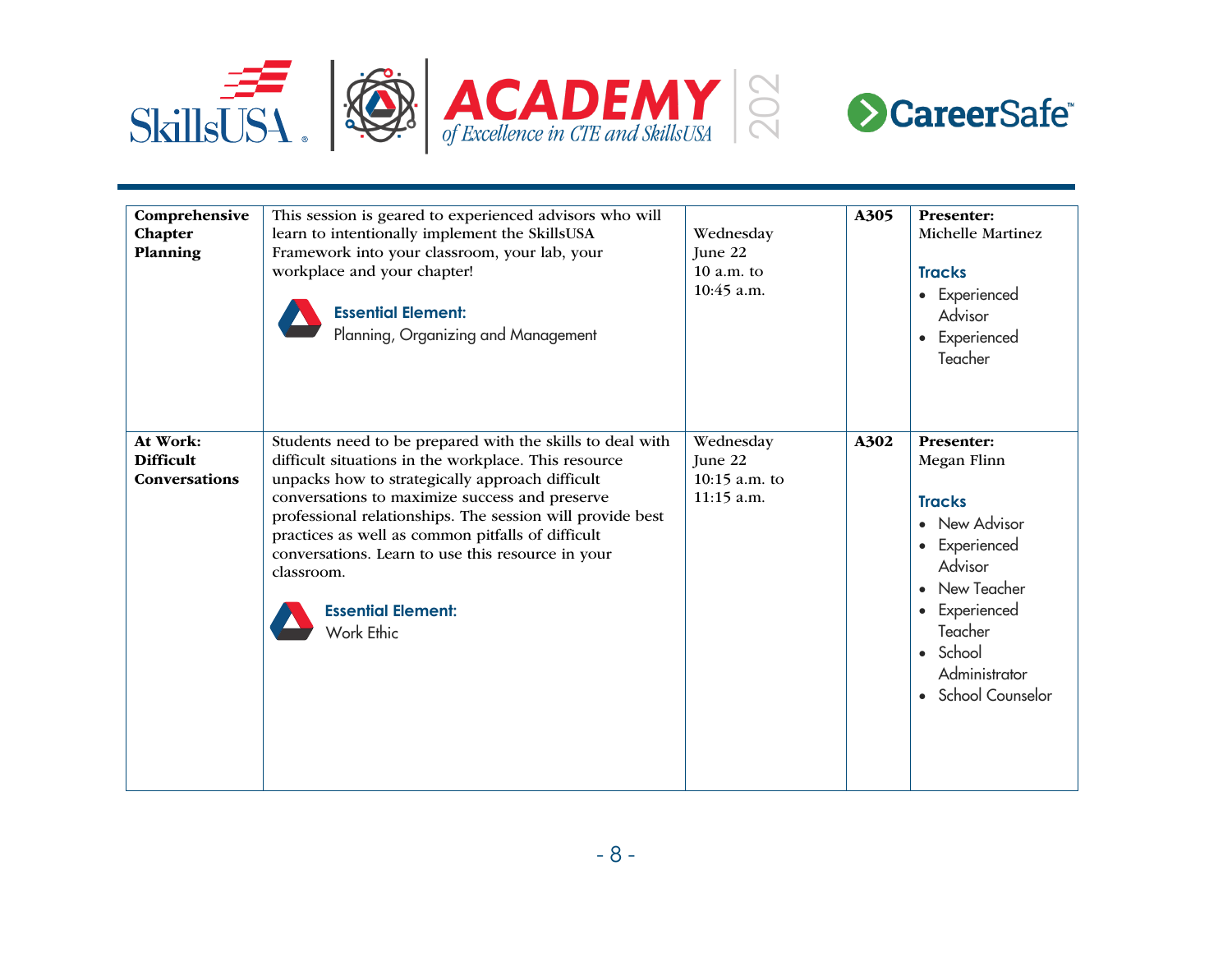



| Comprehensive<br>Chapter<br>Management                  | For experienced advisors, come and explore how to<br>build a rigorous SkillsUSA Program of Work. Sharing of<br>best practices and tips will be a must!<br><b>Essential Element:</b><br>Planning, Organizing and Management                                                                                                                                                                | Wednesday<br>June 22<br>$10:45$ a.m. to<br>12:15 p.m. | A305 | <b>Presenter:</b><br>Michelle Martinez<br><b>Tracks</b><br>• Experienced<br>Advisor<br>• Experienced<br>Teacher                         |
|---------------------------------------------------------|-------------------------------------------------------------------------------------------------------------------------------------------------------------------------------------------------------------------------------------------------------------------------------------------------------------------------------------------------------------------------------------------|-------------------------------------------------------|------|-----------------------------------------------------------------------------------------------------------------------------------------|
| Giving<br>Impactful and<br><b>Effective</b><br>Feedback | Educators know that feedback is crucial in the process of<br>student learning, but we sometimes wonder if the way<br>we're giving feedback is helpful or harmful. How can we<br>improve the process of giving feedback, so it is impactful<br>in student development? Learn and practice strategies for<br>boosting instructional delivery.<br><b>Essential Element:</b><br>Communication | Wednesday<br>June 22<br>11 a.m.-12 noon               | A304 | Presenter:<br>Karolina Belen<br><b>Tracks</b><br>• New Advisor<br>• Experienced<br>Advisor<br>• New Teacher<br>• Experienced<br>Teacher |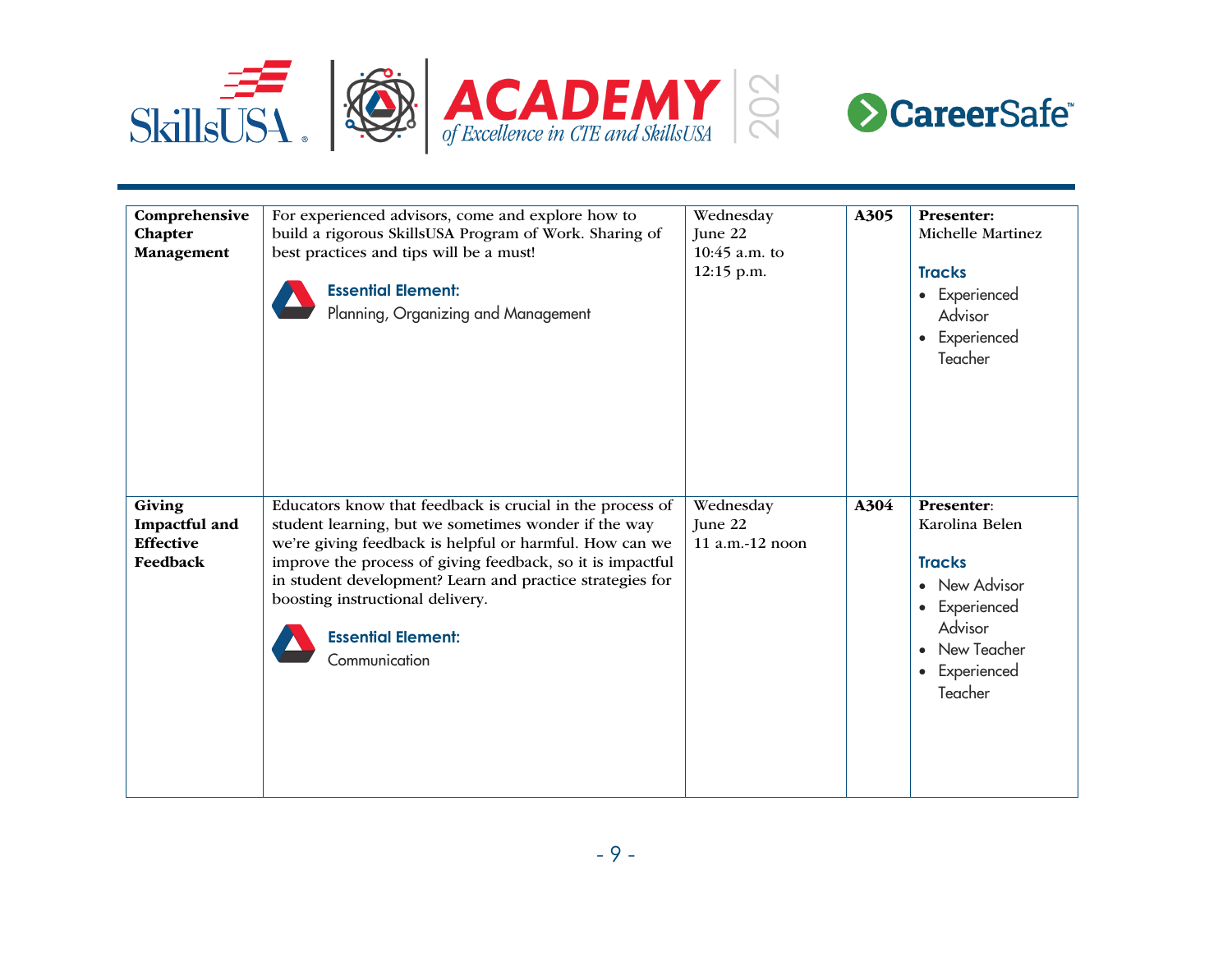



| <b>Choices</b> and<br>Enforceable<br><b>Statements</b>                                  | Learn how to create classroom environments that<br>stimulate responsible behavior and high levels of<br>academic achievement. In this presentation, participants<br>will learn how to give healthy control to students, set fair<br>and consistent limits, decrease resistance and power<br>struggles and more.<br><b>Essential Element:</b><br><b>Decision Making</b> | Wednesday<br>June 22<br>11:15 a.m.<br>$-12:45$ p.m. | A301 | Presenter:<br>Decca Knight<br><b>Tracks</b><br>• New Advisor<br>• Experienced<br>Advisor<br>New Teacher<br>• Experienced<br>Teacher<br>• School<br>Administrator<br>• School Counselor |
|-----------------------------------------------------------------------------------------|------------------------------------------------------------------------------------------------------------------------------------------------------------------------------------------------------------------------------------------------------------------------------------------------------------------------------------------------------------------------|-----------------------------------------------------|------|----------------------------------------------------------------------------------------------------------------------------------------------------------------------------------------|
| <b>SkillsUSA</b><br>Educational<br><b>Resource</b><br><b>Training for</b><br>Counselors | Come and learn about all the resources available to<br>SkillsUSA's professional members. From SkillsUSA<br>Framework integration resources to professional member<br>benefits, you'll walk away with a lot of valuable<br>information. We will also offer attendees some giveaways<br>and coupon codes!<br><b>Essential Element:</b><br>Professionalism                | Wednesday<br>June 22<br>11:30 a.m. to<br>12:30 p.m. | A302 | Presenter:<br>Joe Chapman<br><b>Track</b><br>• School Counselor                                                                                                                        |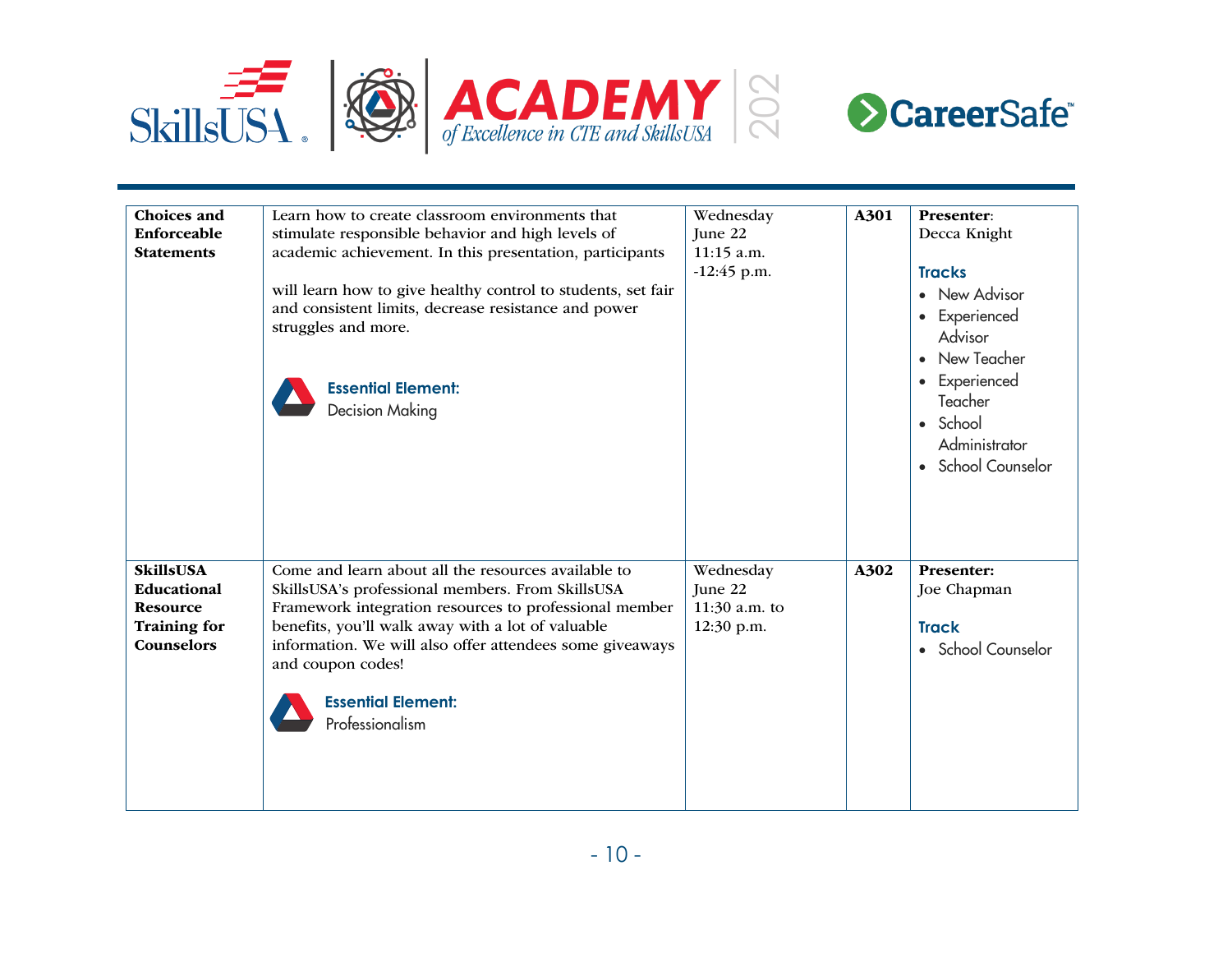



| Establishing a<br><b>SkillsUSA</b><br>Framework<br>Culture | During this session, educators can learn to establish a<br>SkillsUSA Framework culture in their classrooms. The<br>simple and practical strategies for classroom management<br>and instructional practices included in the Establishing a<br>Framework Culture resource are designed to help<br>instructors capture opportunities to reinforce the<br>Essential Element skills of the SkillsUSA Framework.<br><b>Essential Element:</b><br>Planning, Organizing and Management | Wednesday<br>June 22<br>2 p.m. to 3 p.m.  | A304 | Presenter:<br>Kelli Engelbrecht<br><b>Tracks</b><br>New Teacher<br>Experienced<br>$\bullet$<br>Teacher<br>• School<br>Administrator<br>School Counselor |
|------------------------------------------------------------|--------------------------------------------------------------------------------------------------------------------------------------------------------------------------------------------------------------------------------------------------------------------------------------------------------------------------------------------------------------------------------------------------------------------------------------------------------------------------------|-------------------------------------------|------|---------------------------------------------------------------------------------------------------------------------------------------------------------|
| Understanding<br><b>Perkins V for</b><br>Counselors        | This session is geared especially for school counselors.<br>We will delve into what Perkins V means for you and<br>how you can use that knowledge to aid the students you<br>serve.<br><b>Essential Element:</b><br>Professionalism                                                                                                                                                                                                                                            | Wednesday<br>June 22<br>3 p.m. to 4 p.m.  | A302 | <b>Presenter:</b><br>Elena Sobampo<br><b>Track</b><br>• School Counselor                                                                                |
| Comprehensive<br>Chapter<br><b>Excellence</b>              | For experienced advisors, learn how to earn recognition<br>for your chapter by exploring Level 2 of the SkillsUSA<br>Chapter Excellence Program.<br><b>Essential Element:</b><br>Leadership                                                                                                                                                                                                                                                                                    | Wednesday<br>June 22<br>3:15 to 4:15 p.m. | A305 | <b>Presenter:</b><br>Kelli Engelbrecht<br><b>Tracks</b><br>• Experienced<br>Advisor<br>Experienced<br>Teacher                                           |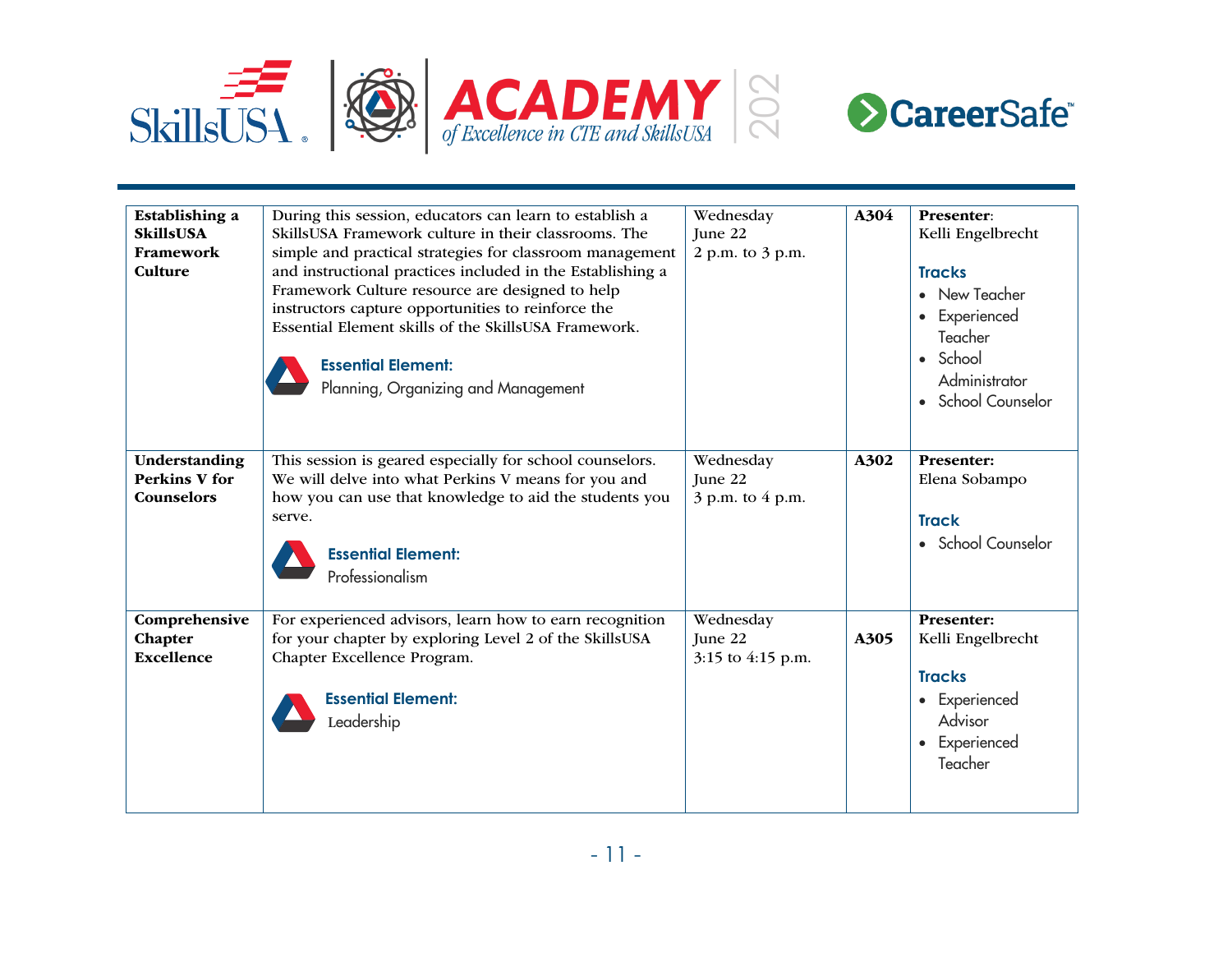

## Thursday, June 23

| <b>Session</b>                         | Description                                                                                                                                                                                                                                                                                                                                                                                                                                                         | Date/Time                                  | Room | Presenter/Track                                                                    |
|----------------------------------------|---------------------------------------------------------------------------------------------------------------------------------------------------------------------------------------------------------------------------------------------------------------------------------------------------------------------------------------------------------------------------------------------------------------------------------------------------------------------|--------------------------------------------|------|------------------------------------------------------------------------------------|
| Becoming an<br><b>Advisor Mentor</b>   | Mentorship at every level, including advisors, is key to<br>the development of our current and future leaders,<br>growth of career and technical education and to building<br>a strong SkillsUSA chapter. This session will help you<br>expand your abilities and provide a meaningful<br>experience to help guide you towards becoming an<br>advisor mentor.<br><b>Essential Element:</b><br>Leadership                                                            | Thursday<br>June 23<br>9 a.m. to 11 a.m.   | A305 | <b>Presenter:</b><br>Joe Chapman<br><b>Track</b><br>Experienced<br>٠<br>Advisor    |
| Trauma<br><b>Informed</b><br>Education | Interacting with students affected by trauma can be<br>challenging and frustrating. On the surface, these<br>students might appear to be hyperactive, inattentive,<br>learning disabled or defiant. This presentation provides<br>an overview of the Adverse Childhood Experiences<br>(ACEs) Study, neurobiology and symptoms of Trauma,<br>developmental impacts, fundamentals of trauma-informed<br>education and more.<br><b>Essential Element:</b><br>Integrity | Thursday<br>June 23<br>$9$ a.m. to 12 noon | A304 | Presenters:<br>Decca Knight,<br>Brandi Smith<br><b>Track</b><br>• School Counselor |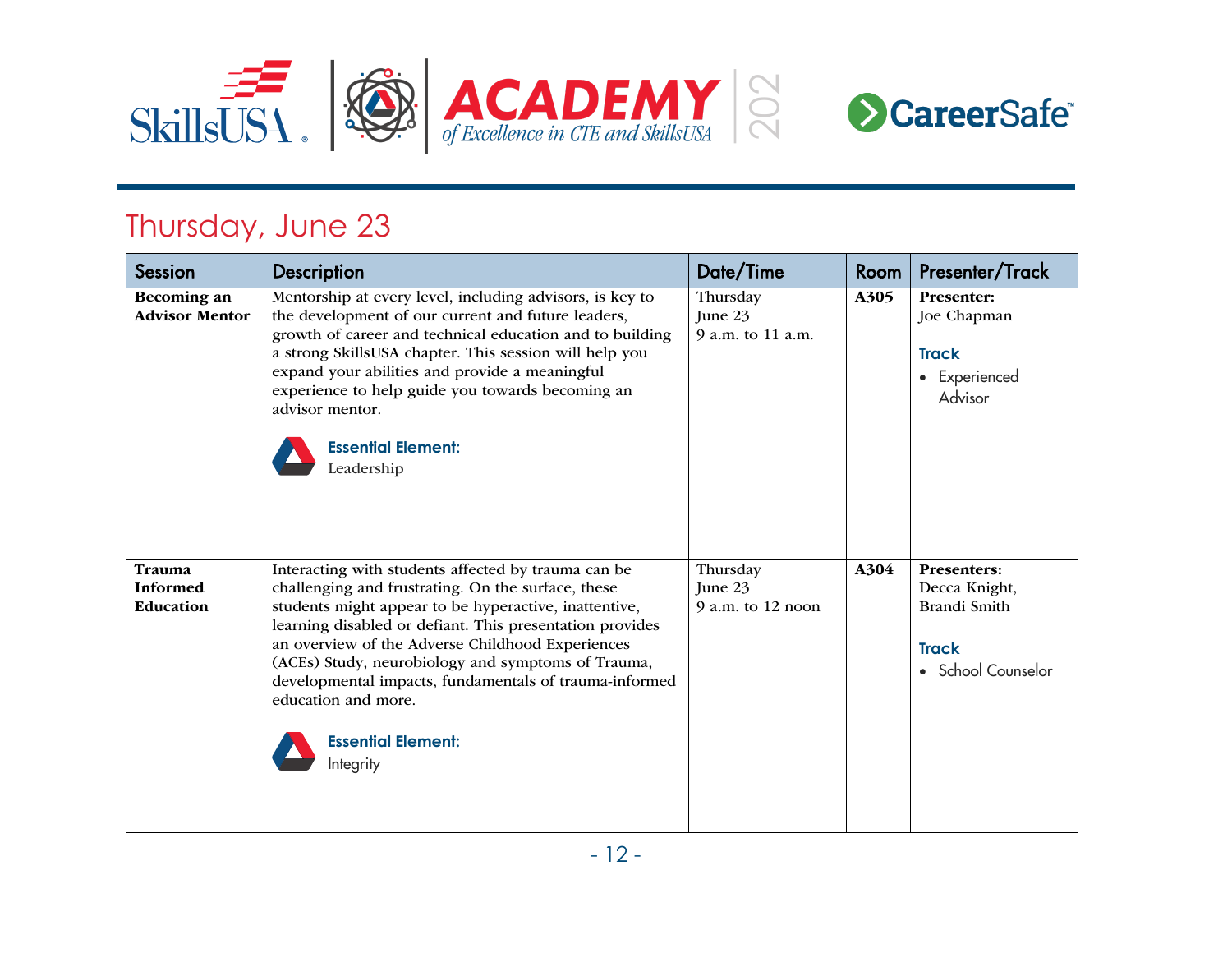



| What is<br>Andragogy?                     | This session is recommended for college/postsecondary<br>instructors, administrators and counselors or career center<br>instructors with a high population of adults. Learn to<br>effectively teach adult learners. What is andragogy and<br>how does it differ from pedagogy? What practices are best<br>for its impactful implementation of andragogy?<br><b>Essential Element:</b><br>Professional Development                                                                                                                                             | Thursday<br>June 23<br>10 a.m. to 11 a.m.          | A311 | <b>Presenter:</b><br>Karolina Belen<br>Tracks<br>• New Advisor<br>Experienced<br>Advisor<br>• New Teacher<br>Experienced<br>Teacher<br>• School<br>Administrator<br>• School Counselor                                                  |
|-------------------------------------------|---------------------------------------------------------------------------------------------------------------------------------------------------------------------------------------------------------------------------------------------------------------------------------------------------------------------------------------------------------------------------------------------------------------------------------------------------------------------------------------------------------------------------------------------------------------|----------------------------------------------------|------|-----------------------------------------------------------------------------------------------------------------------------------------------------------------------------------------------------------------------------------------|
| <b>Equity in Youth</b><br>Apprenticeships | As communities look to alternative ways for students to<br>achieve their career goals, more and more are looking to<br>work-based learning and apprenticeships. As programs<br>are developed, it is imperative that equity be a major<br>consideration at the program design level so that all<br>students can benefit. This session will focus on a new set<br>of tools and resources developed in partnership with New<br>America to help educators implement impactful strategies.<br><b>Essential Element:</b><br>Multicultural Sensitivity and Awareness | Thursday<br>June 23<br>$1:30$ p.m. to<br>2:30 p.m. | A302 | <b>Presenters: Ashley</b><br>Conrad, Silvia C.<br>Ramos, NAPE.<br><b>Tracks</b><br>• New Advisor<br>• Experienced<br>Advisor<br>• New Teacher<br>Experienced<br>$\bullet$<br>Teacher<br>• School<br>Administrator<br>• School Counselor |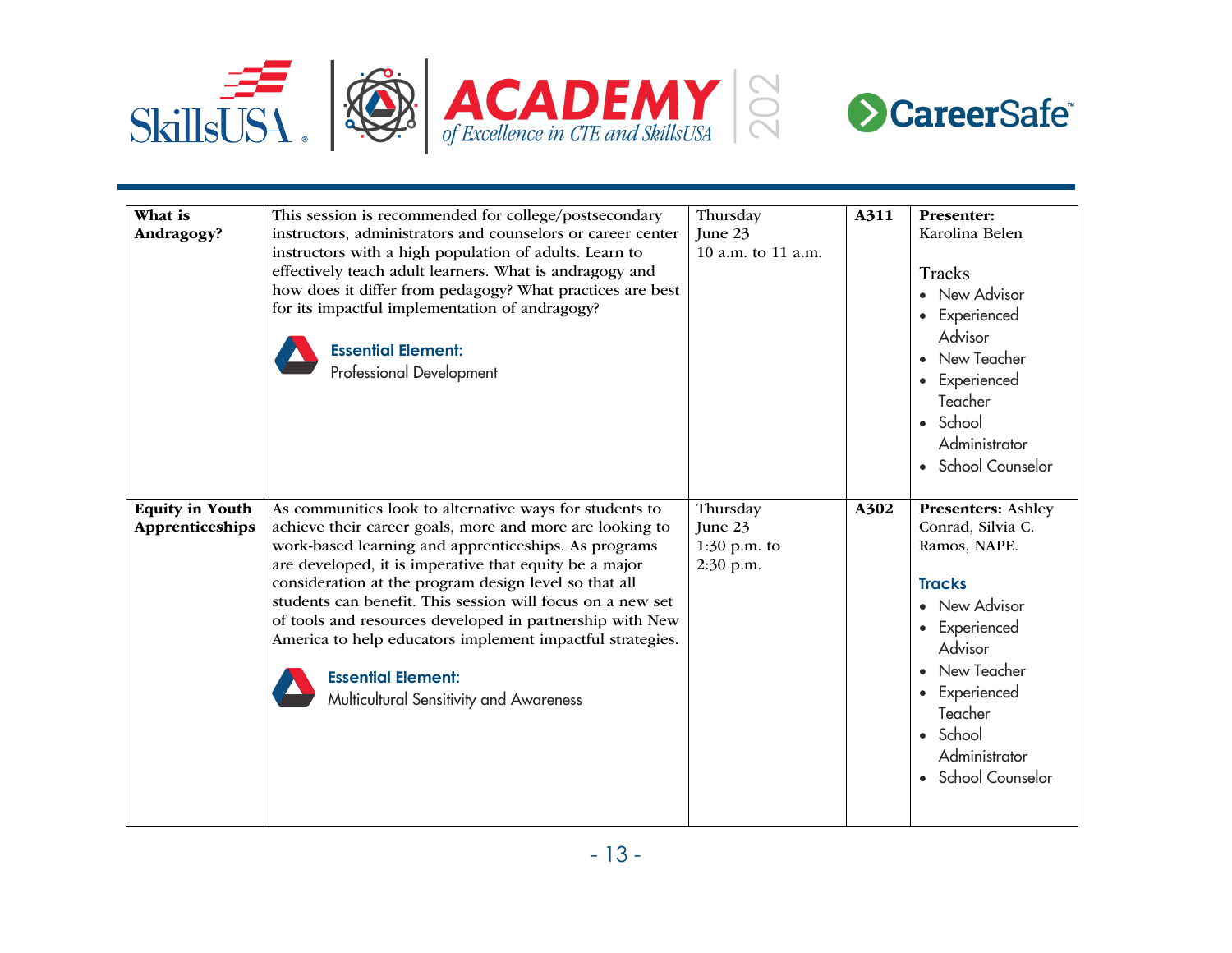



| At Work:<br>Conflict<br>Management &<br>Critical<br><b>Thinking</b> | Explore strategies of conflict management and lay the<br>foundations for advanced critical thinking skills. During<br>this session, we will review the At Work: Conflict<br>Management and Critical Thinking resource and delve<br>into developing these skills. We will also offer giveaways.<br><b>Essential Element:</b><br>Teamwork                                                                                                                                                                                | Thursday<br>June 23<br>10:30 a.m. to<br>12 noon | A302 | <b>Presenter:</b><br>Kelli Engelbrecht<br><b>Tracks</b><br>• New Advisor<br>• Experienced<br>Advisor<br>• New Teacher<br>• Experienced<br>Teacher<br>• School<br>Administrator<br>• School Counselor |
|---------------------------------------------------------------------|------------------------------------------------------------------------------------------------------------------------------------------------------------------------------------------------------------------------------------------------------------------------------------------------------------------------------------------------------------------------------------------------------------------------------------------------------------------------------------------------------------------------|-------------------------------------------------|------|------------------------------------------------------------------------------------------------------------------------------------------------------------------------------------------------------|
| Educational<br>Mentorship in<br><b>CTE</b>                          | Join us for a panel with our 2022 Advisor of the Year<br>teachers! Topics include chapter activities and Program of<br>Work, integrating SkillsUSA into technical curricula,<br>benefits of competition, using SkillsUSA curriculum,<br>facilitating activities for maximum student leadership<br>growth, gaining greater industry and administrator<br>support and showcasing your program in the community.<br>A SkillsUSA national officer will moderate the panel.<br><b>Essential Element:</b><br>Professionalism | Thursday<br>June 23<br>$1:30$ p.m. to<br>3 p.m. | A305 | <b>Presenters: Advisors</b><br>of the Year<br><b>Tracks</b><br>• New Advisor<br>• Experienced<br>Advisor<br>• New Teacher<br>• Experienced<br>Teacher                                                |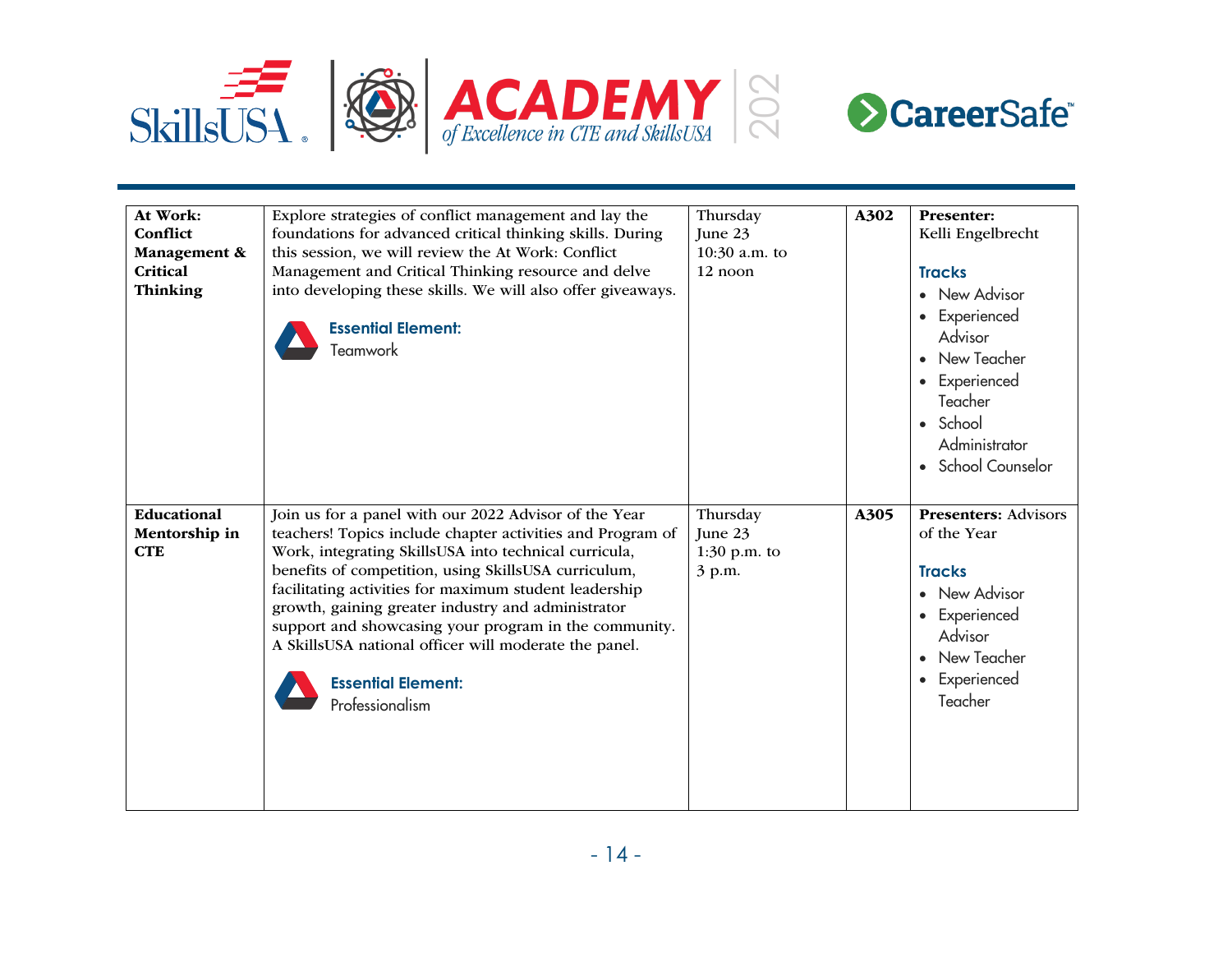



| <b>SkillsUSA</b><br><b>Career</b><br><b>Essentials</b><br><b>Certification</b><br>Training | Start this professional development opportunity by<br>learning how to engage students in workplace<br>experiences — even in a virtual environment. Continue<br>by completing the Career Essentials Implementation<br>training so you'll be equipped to engage students in a<br>high-quality project-based curriculum that will help them<br>explore career options and develop the skills needed for<br>success no matter the career they choose. You will leave<br>Career Essentials Certified and be confident on how to<br>implement the resource with your students!<br><b>Essential Element:</b><br>Professional Development | Thursday<br>June 23<br>1:30 p.m. to<br>4 p.m. | A311 | <b>Presenter:</b><br>Karolina Belen<br><b>Tracks</b><br>• New Advisor<br>• Experienced<br>Advisor<br>New Teacher<br>• Experienced<br>Teacher<br>• School<br>Administrator |
|--------------------------------------------------------------------------------------------|-----------------------------------------------------------------------------------------------------------------------------------------------------------------------------------------------------------------------------------------------------------------------------------------------------------------------------------------------------------------------------------------------------------------------------------------------------------------------------------------------------------------------------------------------------------------------------------------------------------------------------------|-----------------------------------------------|------|---------------------------------------------------------------------------------------------------------------------------------------------------------------------------|
| Maintaining<br>Self: Self-Care<br>for Providers<br>Experiencing<br>Compassion<br>Fatigue   | This presentation will address the ways in which personal<br>trauma and secondary trauma impacts educators. Self-<br>assessments will be given, and participants will begin to<br>work on creating an intentional wellness plan. Educators<br>who work with students who have experienced trauma<br>often feel the impact of compassion fatigue and burnout<br>and it can also trigger one's own trauma history response.<br>Being intentional about self-care is the cornerstone of<br>health, but this is an area that is often neglected by<br>educators.<br><b>Essential Element:</b><br>eadership.                           | Thursday<br>June 23<br>1 p.m. to 3 p.m.       | A301 | • School Counselor<br>Presenter:<br>Decca Knight,<br>Brandi Smith<br><b>Tracks</b><br>• New Teacher<br>• Experienced<br>Teacher<br>• School Counselor                     |